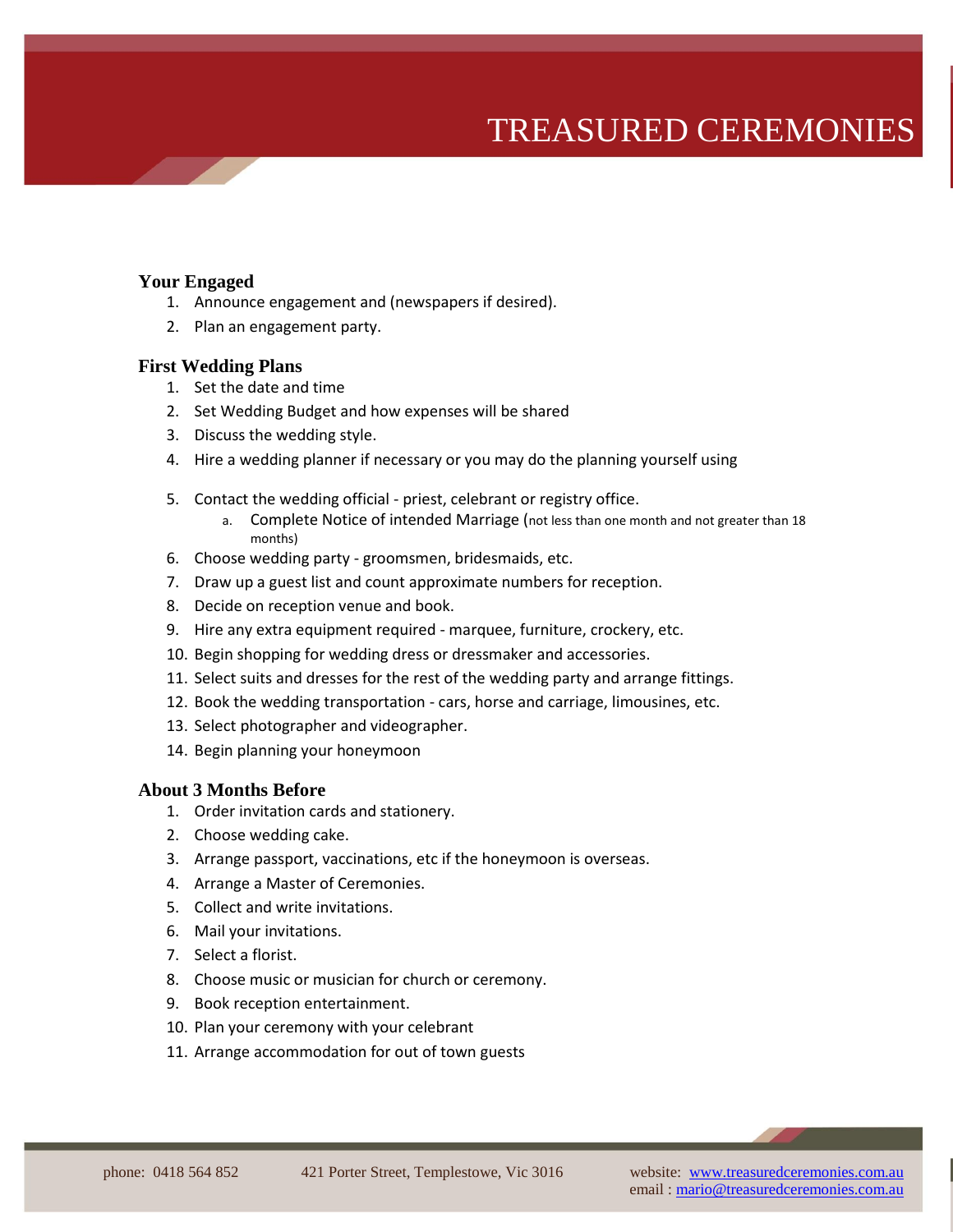# TREASURED CEREMONIES

#### **About 2 Months Before**

- 1. Compile gift list and consult a gift registry if necessary.
- 2. Arrange wedding rehearsal.
- 3. Select and purchase wedding rings.
- 4. Mail your invitations if you haven't already.
- 5. Check you have all your bridal accessories ie veil, tiara, Garter, lingerie
- 6. Plan and book the honeymoon.

#### **Then - 6 Weeks Before**

- 1. Confirm reception arrangements especially if hired goods have been selected.
- 2. Order beverages of set budget with reception venue.
- 3. Confirm arrangements with florist.
- 4. Confirm honeymoon details.
- 5. Plan honeymoon clothes.
- 6. Make a list of acceptance and declines.
- 7. Advise venues of estimated guest numbers.
- 8. Plan hen's and buck's nights.
- 9. Select gifts for wedding party.
- 10. Contact a speech writer for help preparing your speeches.
- 11. Order Bonbonniere, disposable cameras, bubble makers, place cards and thank you cards.

#### **4 Weeks Before**

- 1. Arrange wedding insurance for gifts and travel insurance.
- 2. Confirm reception arrangements especially if hired goods have been selected.
- 3. Confirm arrangements with wedding minister / celebrant.
- 4. Have a hair and beauty rehearsal.
- 5. Final wedding dress fitting and alterations if necessary.
- 6. Finalise arrangements with photographer.
- 7. Finalise wedding party outfits.
- 8. Update your Wedding Guest List
- 9. Begin writing thank you notes as gifts are received.
- 10. Final paperwork from Celebrant to be signed